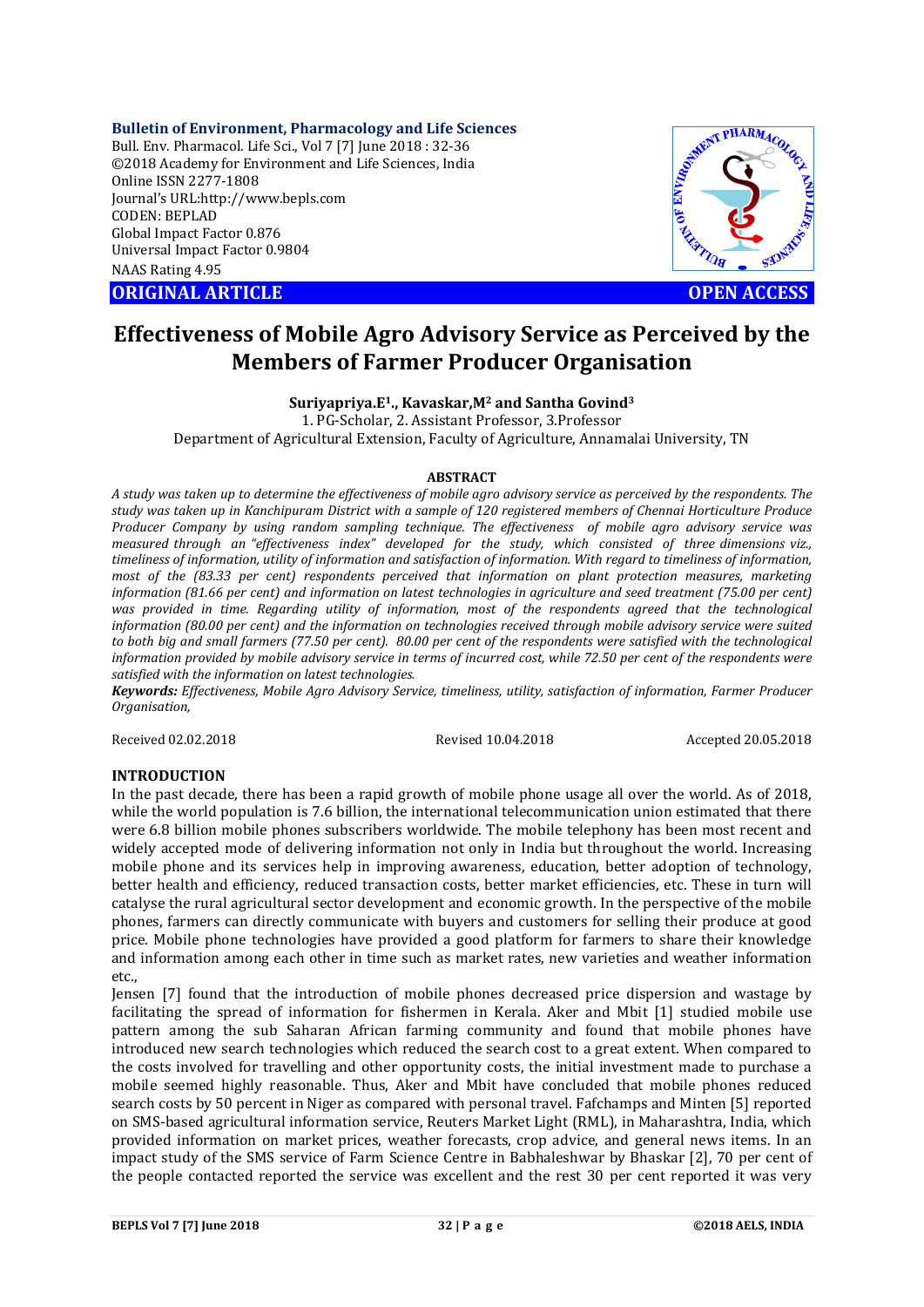good. The farmers reportedly received 25-30 messages 8 per month at a nominal charge of Rs. 100 (USD 1.7) per year. Moreover they observed that if every alert is free, the usability of the alert service is not effective.

The advent of mobile has changed the era of Information Technology. Information Technology (IT) enabled services could help in solving some of the problems that Indian farmers are facing. Hence, keeping this mind, a study was taken up to determine the effectiveness of mobile agro advisory service as perceived by the respondents.

# **MATERIAL AND METHODS**

The research study was conducted in Kanchipuram district. The study was taken up in eight villages which were selected based on the highest number of registered farmers under FPO. A sample of 120 registered farmers was selected by using random sampling technique. The study focused mainly on members of Farmer Producer Organization (FPO). Kanchipuram district had five FPOs. Among the five FPOs, Chennai Horticulture Produce Producer Company was selected purposively. Further, more number of farmers have registered in the mobile agro advisory service in the selected Farmer Producer Organization (FPO) for the study.

Effectiveness of mobile advisory services is the degree to which the farmer was satisfied with the services which were available in time. In terms of appropriate technology that increases their production as well as their income. The effectiveness was measured through an "effectiveness index" developed for the study, which consisted of three dimensions viz., timeliness of information, utility of information and satisfaction of information.

Timeliness of information refers to the availability of the technology and the services provided by the mobile advisory service at the appropriate time to the farmers in terms of seasonality of the crops grown in that particular area and was measured against two dimensions viz., timely and not timely and score of 2 and 1 was allotted respectively. The FPO members were asked to express their opinion about utility of mobile based agro advisory service under two dimensions viz., useful and not useful and a score of 2 and 1 was allotted respectively. Satisfaction of information referred to the degree to which information was able to meet the information need of the users. The farmers' satisfaction was operationally defined as the perceived satisfaction with the use of services provided by mobile advisory service and was measured against two dimensions viz., satisfied and not satisfied and score of 2 and 1 was allotted respectively. Their opinion against these four dimensions was tabulated and percentage analysis was worked out for easy interpretation of the results.

# **RESULTS AND DISCUSSION**

The perception of the farmers on effectiveness of mobile agro advisory service was measured under all the three dimensions of the effectiveness index. The parameters of the effectiveness index are timeliness of information (TI), utility of information (UI) and satisfaction (S) of information and the results are presented in tables from 1- 3.

| S.No. | <b>Types of services</b>            | Timely        |          | Not timely    |          |
|-------|-------------------------------------|---------------|----------|---------------|----------|
|       |                                     | <b>Number</b> | Per cent | <b>Number</b> | Per cent |
| 1.    | Field preparation                   | 75            | 62.50    | 45            | 37.50    |
| 2.    | High yielding varieties             | 69            | 57.50    | 51            | 42.50    |
| 3.    | Seed treatment                      | 90            | 75.00    | 30            | 25.00    |
| 4.    | Sowing and transplanting            | 84            | 70.00    | 36            | 30.00    |
| 5.    | Nutrient management                 | 79            | 65.83    | 41            | 34.17    |
| 6.    | Irrigation management               | 68            | 56.66    | 52            | 43.34    |
| 7.    | Weed management                     | 66            | 55.00    | 54            | 45.00    |
| 8.    | Plant protection measures           | 100           | 83.33    | 20            | 16.67    |
| 9.    | Harvesting and storage              | 87            | 72.50    | 33            | 27.50    |
| 10.   | Marketing                           | 98            | 81.66    | 22            | 18.34    |
| 11.   | Latest technologies in agriculture  | 90            | 75.00    | 30            | 25.00    |
| 12.   | Government schemes                  | 65            | 54.17    | 55            | 45.83    |
| 13.   | Information on training programmes  | 63            | 52.50    | 57            | 47.50    |
| 14.   | Availability of agricultural inputs | 55            | 45.83    | 65            | 54.17    |
| 15.   | Weather information                 | 71            | 99.16    | 49            | 40.84    |
| 16.   | Crop insurance                      | 76            | 63.34    | 44            | 36.66    |

**Table 1. Distribution of respondents according to their timeliness of information (n=120)**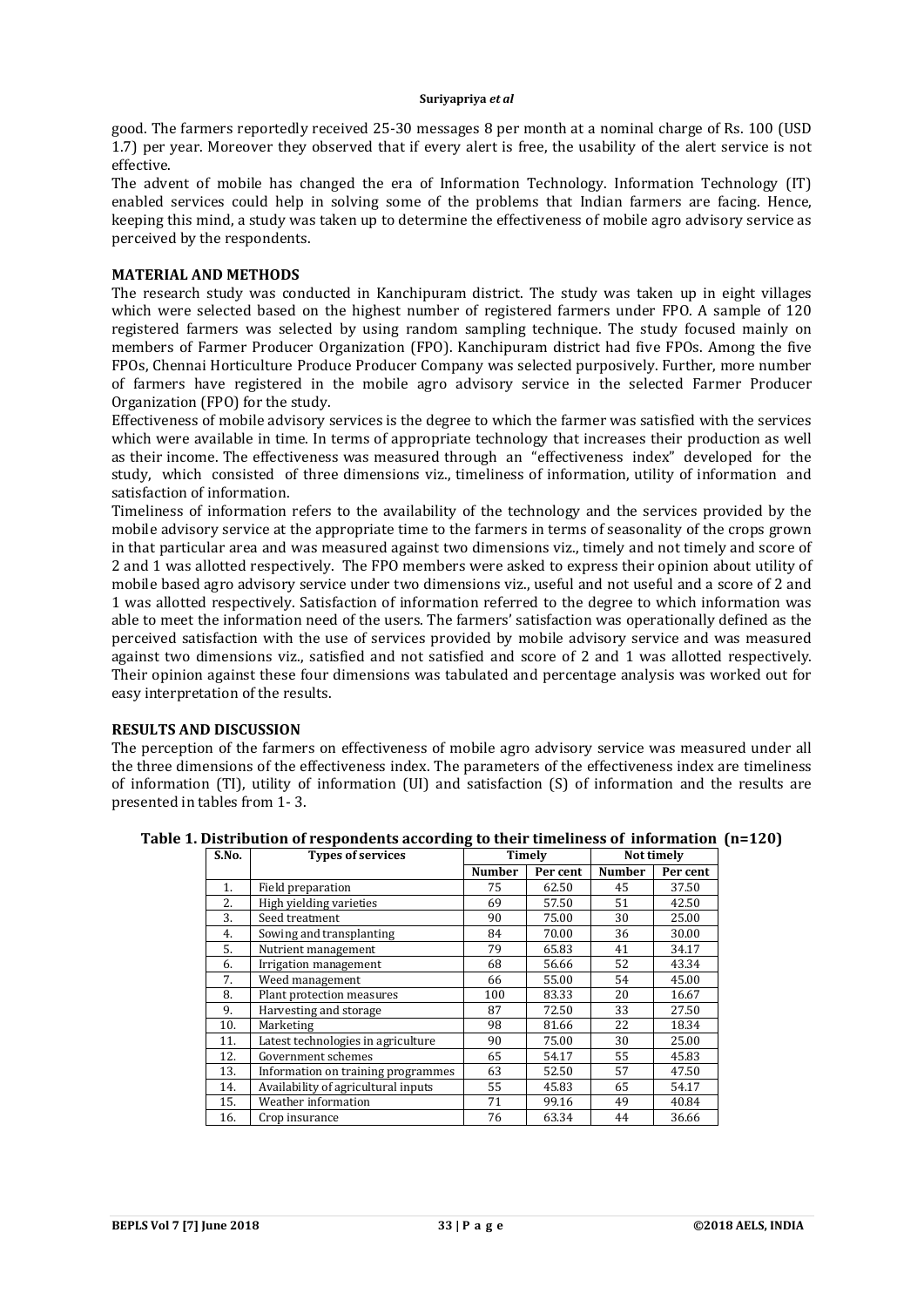# **Timeliness of information**

It referred to the availability of the technology and the service provided by mobile advisory service at the appropriate time to the farmers in terms of seasonality of the crops grown in that particular area. The perception of the farmers was collected through the schedule. The data obtained are presented in Table 1. The data in Table 1 represents the response of the respondents to the timeliness of information provided by mobile agro advisory service. It shows that most of (83.33 per cent) respondents perceived that information regarding the plant protection measures was provided in time, while 16.67 per cent of the respondents perceived that it was not provided in time. More than three-fourth of the respondents (81.66 per cent) were satisfied with the marketing information which was provided in time while 18.34 per cent of the respondents perceived that it was not provided in time. Three-fourth (75.00 per cent) respondents assumed that the latest technologies in agriculture and seed treatment was provided in time while onefourth of the respondents (25.00 per cent) felt that it was not provided in time. This finding is in line with the findings of De Silva and Ratnadiwakara [3].

In case of harvesting and storage information, almost three-fourth (72.50 per cent) of the respondents perceived that it was provided in time while 27.50 per cent of the respondents reported that it was in time. Nearly three-fourth (70.00 per cent) of the respondents assumed that information regarding sowing and transplanting was provided in time, while 30.00 per cent of the respondents felt that it was not provided in time. In case of nutrient management related information nearly one-third (65.83 per cent) of the respondents felt that the information was not provided in time and (34.17 per cent) of the respondents felt that it was not provided in time. Regarding crop insurance nearly two-third (63.34 per cent) respondents felt that the information was provided in time while, 36.66 per cent of the respondents expressed that it was not provided in time.

Further, the data in the Table 1 showed that 62.50 per cent of the respondents perceived that the information regarding the field preparation was provided in time while, 37.50 per cent of them perceived that it was not provided in time. Regarding weather information nearly three-fifth (59.16 per cent) of the respondents felt the information was provided in time and two-fifth (40.84 per cent) of the respondents felt that it was not provided in time. About 57.50 per cent of the respondents assumed that information on high yielding varieties was provided in time while 42.50 per cent of them felt that it was not provided in time. Regarding information about irrigation management more than half the proportion (56.66 per cent) of the respondents felt that the information was timely, while 43.34 per cent of the respondents felt that it was not provided in time more than half the proportion 55.00 per cent of the respondents assumed that information regarding the weed management was provided in time while 45.00 per cent of them felt that it was not provided in time. In case of government schemes 54.17 per cent of the respondents felt that it was provided in time while 45.83 per cent of the respondents felt that it were not provided in time. Further, the findings showed that 52.50 per cent of the respondents perceived that the information on training programmes was not provided in time while 47.50 per cent of the farmers perceived that was provided in time.

Further, (45.83 per cent) of the respondents assumed that information availability of agricultural inputs was not provided in time 54.17 per cent of the respondents that it was timely. It could be concluded that most of the respondents received the agricultural information in time. This might be due to fact that the mobile agro advisory service played a vital role in availing the various information and services needed by the farmers. The provision of timely information helps in solving many problems of farmers. It is quite efficient in delivering advisory service, weather service, market support and diagnostic services. The intervention of mobile agro advisory service has changed the scenario of farming by providing appropriate technologies, market, input and information support which has resulted in increased yield and income to the farmers to a great extent. These may be the probable reasons for most of them to express that the information provided through mobile agro advisory service was timely. This finding is in line with the findings of Madan [8].

# **Utility of information**

It was operationally defined as the degree to which the information provided by mobile agro advisory service expert as useful in resolving the farmer problems according to their farming needs. The data obtained are presented in Table 2.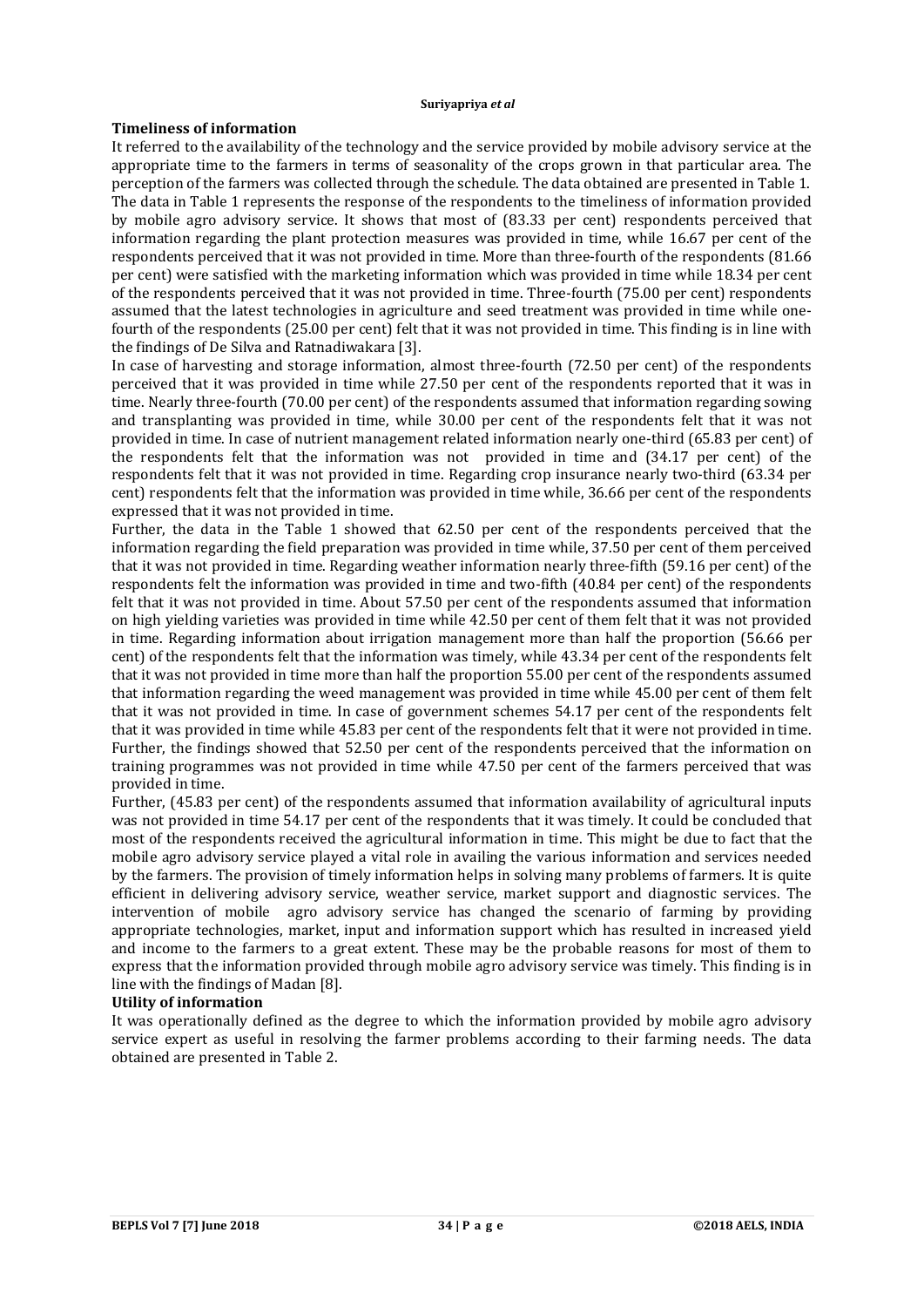| S.No. | Various aspects of agro advisory service                                          | Response      |          |
|-------|-----------------------------------------------------------------------------------|---------------|----------|
|       |                                                                                   | <b>Number</b> | Per cent |
| 1.    | Technological information received through mobile agro advisory service is highly | 96            | 80.00    |
|       | relevant to our farming system                                                    |               |          |
| 2.    | Technological information received through mobile agro advisory service is suited | 93            | 77.50    |
|       | for both big and small farmers                                                    |               |          |
| 3.    | Technological information received through mobile agro advisory service has       | 80            | 66.67    |
|       | increased the yield                                                               |               |          |
| 4.    | Marketing information through mobile agro advisory service has increased the      | 74            | 61.66    |
|       | price of produce                                                                  |               |          |
| .5.   | Technological information received through mobile agro advisory service reduced   | 84            | 70.00    |
|       | pest and disease incidence                                                        |               |          |

**Table 2. Distribution of respondents according to their utility of information (n=120)**

Table 2 represents the response of the respondents to the utility of information provided by the mobile agro advisory service. It showed that 80.00 per cent of the farmers agreed with the statement that technological information provided by mobile agro advisory service was highly relevant to farming system. About three-fourth (77.50 per cent) of the respondents assumed that information on technological information received through mobile agro advisory service was suited for both big and small farmers. This finding is in contradiction with the findings of Meera *et al.,* [9]. Further, the data revealed that 70.00 per cent of the respondents perceived that information regarding the technological information received through mobile agro advisory service reduced pest and disease incidence.

Almost two-third (66.67 per cent) of the respondents assumed that the technological information received through mobile agro advisory service has increased the yield. About three-fifth (61.67 per cent) of the respondents agreed that the marketing information received through mobile agro advisory service has increased the price of produce. This finding is in agreement with the findings of Meera *et al.,* [9].

It could be concluded that most of the respondents perceived that the information provided through mobile advisory service was useful in their field situation. This might be due to fact that among the modern information and communication technology modes, mobile phone is the most recent and widely accepted mode of delivering information in most of the developing country is including India. In this context, mobile agro advisory service is more appropriate which was cheaper, affordable and suitable by the FPO members that provided information to the respondents in their local dialect. This may be the probable reason for most of the respondents perceived that the information provided through mobile agro advisory service as useful.

# **Satisfaction of information**

The farmers' satisfaction was operationally defined as the degree to which the information is able to meet the information need of the users. The data obtained is presented in Table 3.

| S.No. | <b>Statements</b>                                                                                   | <b>Satisfied</b> |          | <b>Not satisfied</b> |          |
|-------|-----------------------------------------------------------------------------------------------------|------------------|----------|----------------------|----------|
|       |                                                                                                     | <b>Number</b>    | Per cent | <b>Number</b>        | Per cent |
| 1.    | The technological information<br>obtained through mobile agro<br>advisory service is cost effective | 96               | 80.00    | 24                   | 20.00    |
| 2.    | Mobile agro advisory service are<br>more relevant to our field situation                            | 62               | 51.67    | 58                   | 48.33    |
| 3.    | Provides proper marketing linkage                                                                   | 66               | 55.00    | 54                   | 45.00    |
| 4.    | Mobile agro advisory service are<br>helpful to increase in yield and to<br>reduce the cost          | 73               | 60.84    | 47                   | 39.16    |
| 5.    | Mobile agro advisory service is<br>suitable for providing the latest<br>information                 | 87               | 72.50    | 33                   | 27.50    |

|  |  | Table 3. Distribution of respondents according to their satisfaction of information (n=120) |  |  |  |
|--|--|---------------------------------------------------------------------------------------------|--|--|--|
|--|--|---------------------------------------------------------------------------------------------|--|--|--|

The data in Table 3, represents the satisfaction of FPO members of the farmers towards information provided by the mobile agro advisory service. It revealed that 80.00 per cent of the respondents were satisfied with the technological information provided by mobile agro advisory service in term of incurred cost, while one-fifth (20.00 per cent) of the respondents were not satisfied with it. Regarding information for providing the latest information 72.50 per cent of the respondents felt that they were satisfied, while 27.50 per cent of the respondents stated that they were not satisfied.

Almost three-fifth (60.84 per cent) of the respondents assumed that the mobile agro advisory service was helpful to increase the yield, and to reduce the cost was satisfied, while nearly two-fifth (39.16 per cent) felt that they were not satisfied. It showed that 55.00 per cent of the respondents perceived that mobile